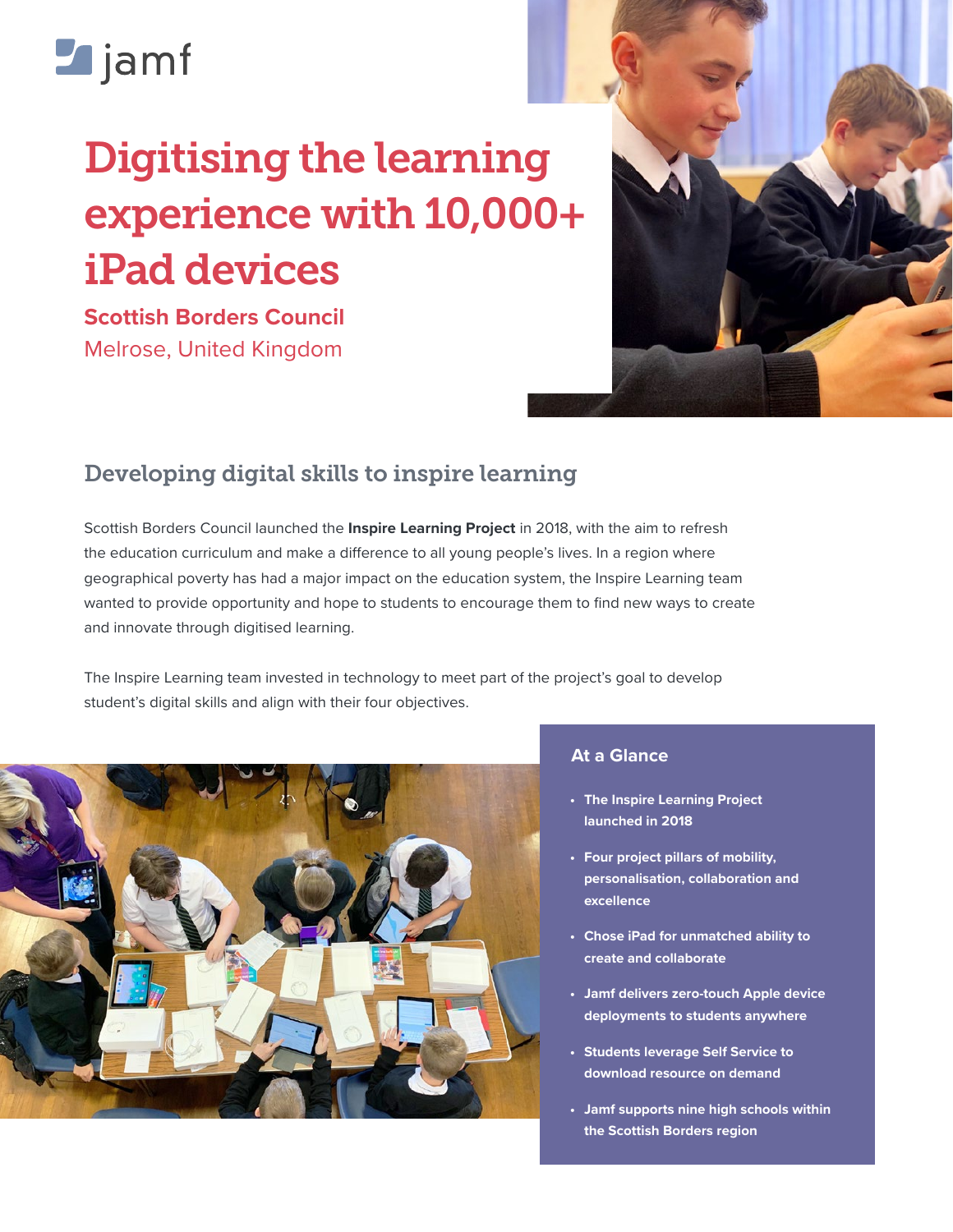### Choosing the right education technology



"When we started this project, we had four key pillars: mobility, personalisation, collaboration and excellence," said Andrew Jewell, education lead for the Inspire Learning Project. "Choosing which device to incorporate into this

program was a very important decision because whatever solution was deployed, had to link to our four pillars."

Creativity also played a key role in the purchase decision-making process for devices. "We wanted creativity to be at the heart of the learning process because it's very closely aligned with the curriculum we follow," continued Jewell.

World-renowned for its creativity and innovation, Apple's iPad were selected because these devices are extremely portable and their screen size, unrivalled haptics, and accessible App Store makes it incredibly easy to collaborate and design.

#### Creating a positive experience



Ensuring that the user experience was personalised and up to the highest standards was vital. Scottish Borders Council enlisted the expertise of Apple mobile device management provider, Jamf, to help preserve the well-known 'Apple

experience' for users, while making the deployment and enrolment process efficient and seamless.

For these students, part of the overall appeal in learning with technology is in unboxing their own iPad. The Inspire Learning Project wanted to capture this excitement without the fuss of then having to manually configure each device. Jamf provisioned the devices over-the-air, in advance, so each device was ready to use straight out of the box — often referred to as zerotouch device enrolment.

> "We wanted creativity to be at the heart of the learning process because it's very closely aligned with the curriculum we follow."

*Andrew Jewell, Education lead for the Inspire Learning Project.*

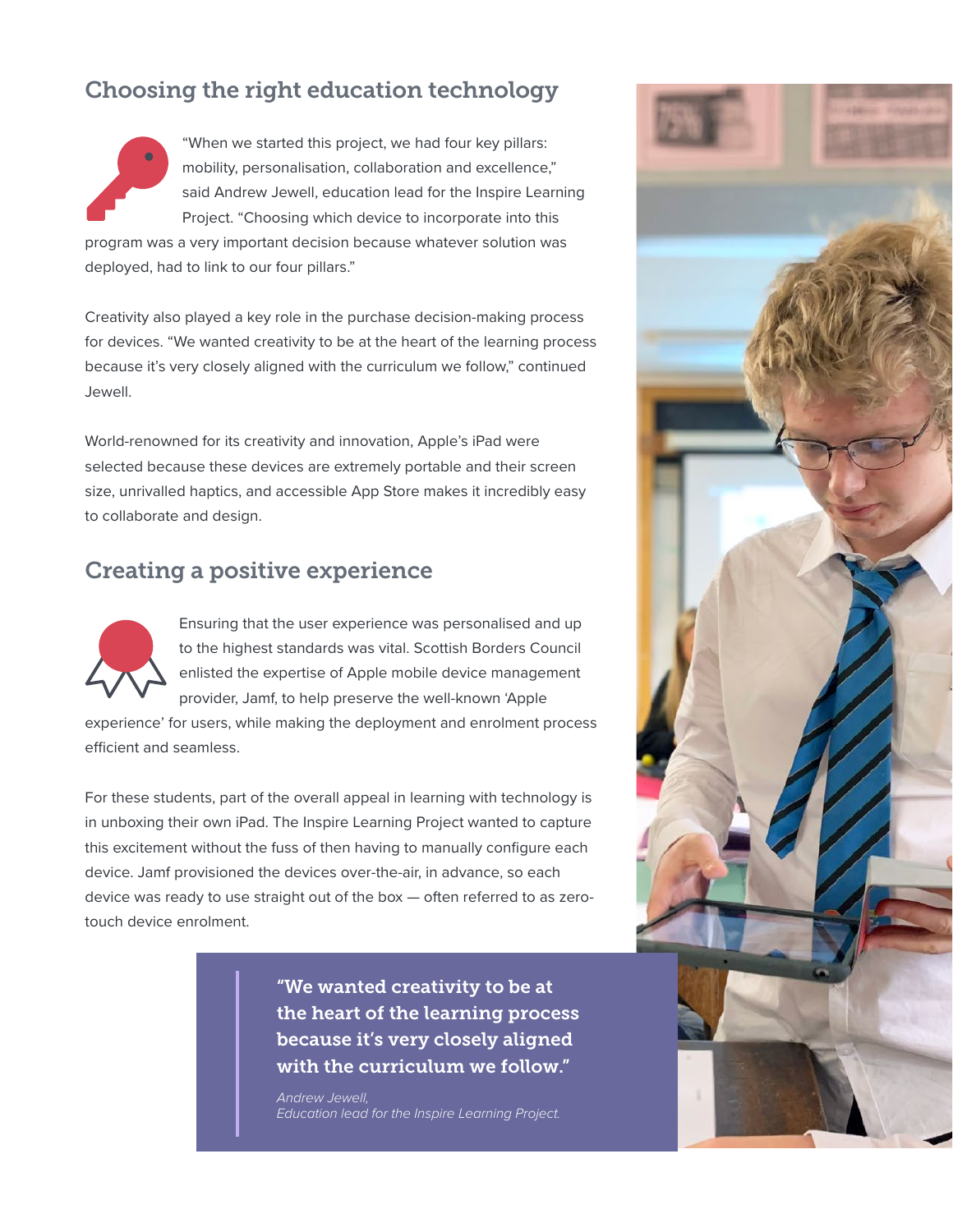

## Creating a learning pathway with Apple device management

The Inspire Learning team wanted to put technology at the heart of the project and ensure students had the best experience to succeed. This meant a management platform was required so that the teachers and students could collaborate and create from anywhere. As the standard in Apple device and app management, Jamf understood the need and technical know-how to provide each user with a unique experience and support in alignment of the team's four objectives.

• Mobility: Many of the students live around the Scottish Borders and not necessarily near one another or their teachers. Having Jamf managed iPads made it easy for students to remain connected and learn together, wherever they were located. Applications were automatically assigned based on the student's school and year group.

#### Four Inspire Learning project pillars:

- Mobility
- Personalisation
- Collaboration
- Excellence

For teachers, the accessibility options provided capabilities to remotely lock all devices or restrict websites, applications and even the camera, to ensure students are

 using their iPads for learning purposes. As a result, students could receive a seamless experience while learning remotely as many of the apps could be rolled out over the air and be used whilst offline and when they needed to — safely and securely.

- Personalisation: In order to fully embrace the technology, it needs to feel personal. By using Jamf Pro, students have the ability to personalise the applications they use or request additional using Jamf Self Service, an on-demand app portal. This was especially vital for students with learning challenges where the Inspire Learning team could customise and personalise user interfaces and apps to address their individual needs.
- Collaboration: Jamf Pro's Smart Group feature provides teachers with the visibility and access to assign students to groups, based on a set of criteria. For example, if students are available in an active directory